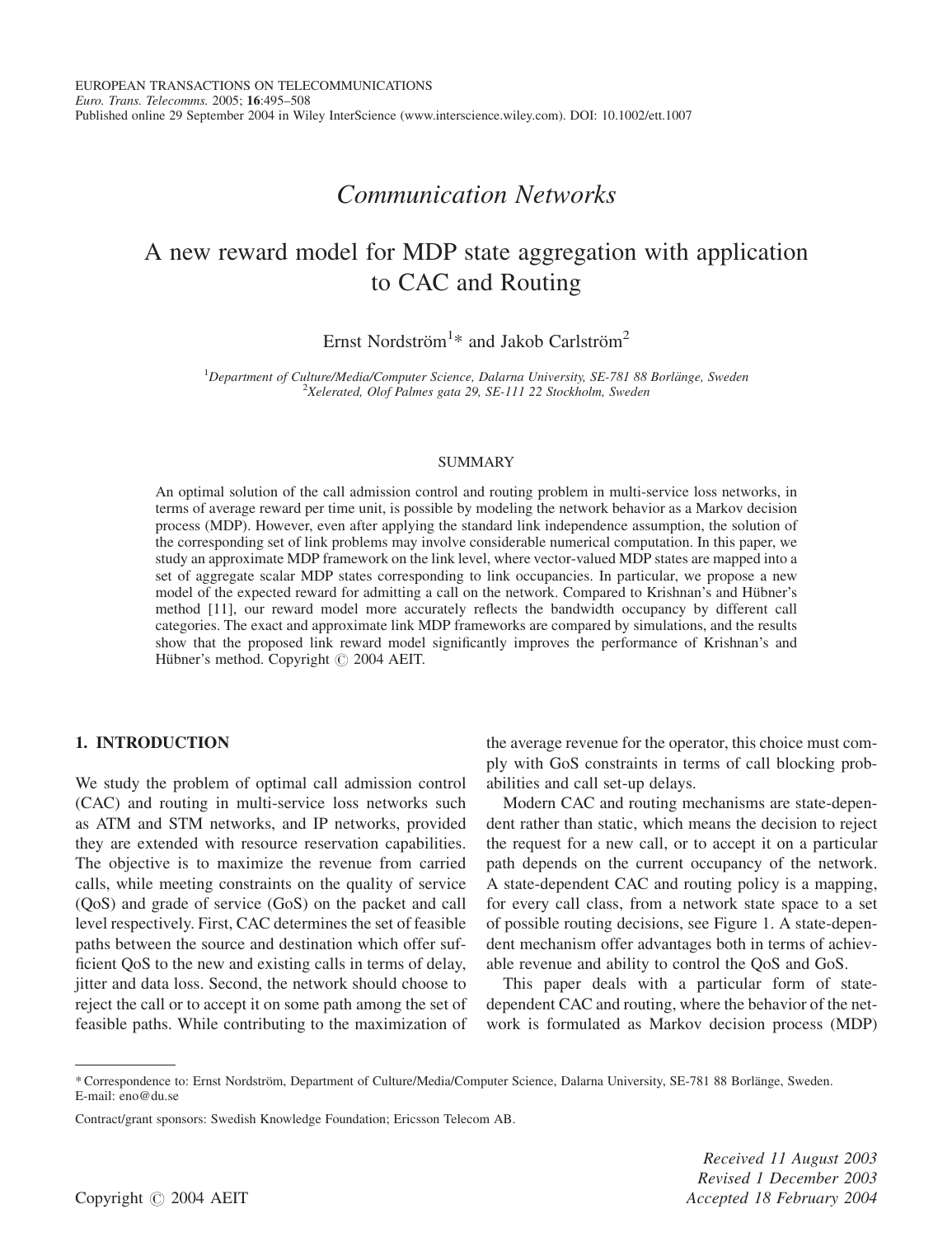

Figure 1. State-dependent call admission control (CAC) and routing.

[4, 19]. A MDP is a controlled Markov process, where the set of state transitions from the current Markov state to other Markov states depends on the decision or action taken by the controller in the current state. In the MDP framework, each call is described by a expected reward parameter and the objective is to maximize the reward from carried calls.

The expected reward parameter is a versatile tool for controlling the operator revenue and GoS. The reward parameter can be set proportional to the user charge of a call with mean holding time. Alternatively, the reward parameter can be used to control the distribution of call blocking probabilities among the call classes.

Optimal state-dependent CAC and routing policies can be computed using an exact network MDP framework. However, the cardinality of the network state and policy spaces in the exact framework can be very large even for moderate-size networks, making the computational cost of MDP-based CAC and routing prohibitive. The objective of the work presented in this paper is to reduce the computational cost to manageable levels, while retaining the performance of MDP-based CAC and routing.

A necessary modeling simplification is to decompose the network into a set of links assumed to have independent traffic and reward processes respectively. When formulating the MDP framework for each link, calls with the same bandwidth requirement are aggregated into a common category, which corresponds to one dimension in the link state vector.

The computational burden of each link MDP task increases when the number of categories increases, or when the ratio between the link capacity and the bandwidth requirement increases for some of the call categories. In the first case, the increase is exponential, in the second case it is polynomial. Simplified link MDP frameworks with reduced computational cost have been proposed, including methods based on state aggregation

[9, 11], decomposition of the link Markov process [16] and polynomial cost approximation [13, 18].

Hwang, Kurose and Towsley proposed a simplified link MDP framework based on state aggregation with scalar link state representing the link occupancy [9]. A birth– death process based on Pascal approximation [3] drives the one-dimensional Markov chain. The MDP task is solved by a one-step policy iteration algorithm.

Also Krishnan and Hübner proposed a simplified link MDP framework based on state aggregation with scalar link state representing the link occupancy [11]. Transition probabilities between link states were derived from link occupancy probabilities obtained by a recursive procedure due to Kaufman [10] and Roberts [17]. The MDP task was also solved by one-step policy iteration.

Dziong, Liao and Mason proposed a simplified link MDP framework based on decomposition of the link Markov process into per-category link Markov processes [5]. They observed that if the holding times of wide-band (WB) calls are significantly longer than for narrow-band (NB) calls, the NB process changes state much more often than the WB process. This suggests that the NB and WB process can be analyzed separately. The NB process is analyzed separately for each state of the WB process, and the WB process is analyzed by taking the average 'disturbance' of the NB process into account.

The CAC and routing problem for networks with blocked NB calls cleared and blocked WB calls delayed was studied by Nordström and Dziong [15, 16]. In this case, stage aggregation cannot be used due to the fact that the state space is not coordinate convex. According to simulation results in Reference [16], the decomposition method is relatively efficient in case of delayed WB call set up, but can fail considerably in case of pure loss networks.

Marbach, Mihatsch and Tsitsiklis applied reinforcement learning to estimate the optimal second-degree polynomial link-cost approximation [13]. Although the complexity of each simulation step is fixed and low, the required number of simulation steps is large (in the order of  $10^7$ ).

Rummukainen and Virtamo proposed an analytical framework for computing the cost relative values as a linear combination of a modest number of basis vectors [18]. Single-coordinate and double-coordinate monomial vectors up to some degree, were considered as basis vectors. The computational complexity of determining the coefficients of the polynomials was identical to the complexity of Krishnan's and Hübner's method, i.e. proportional to the capacity of the link.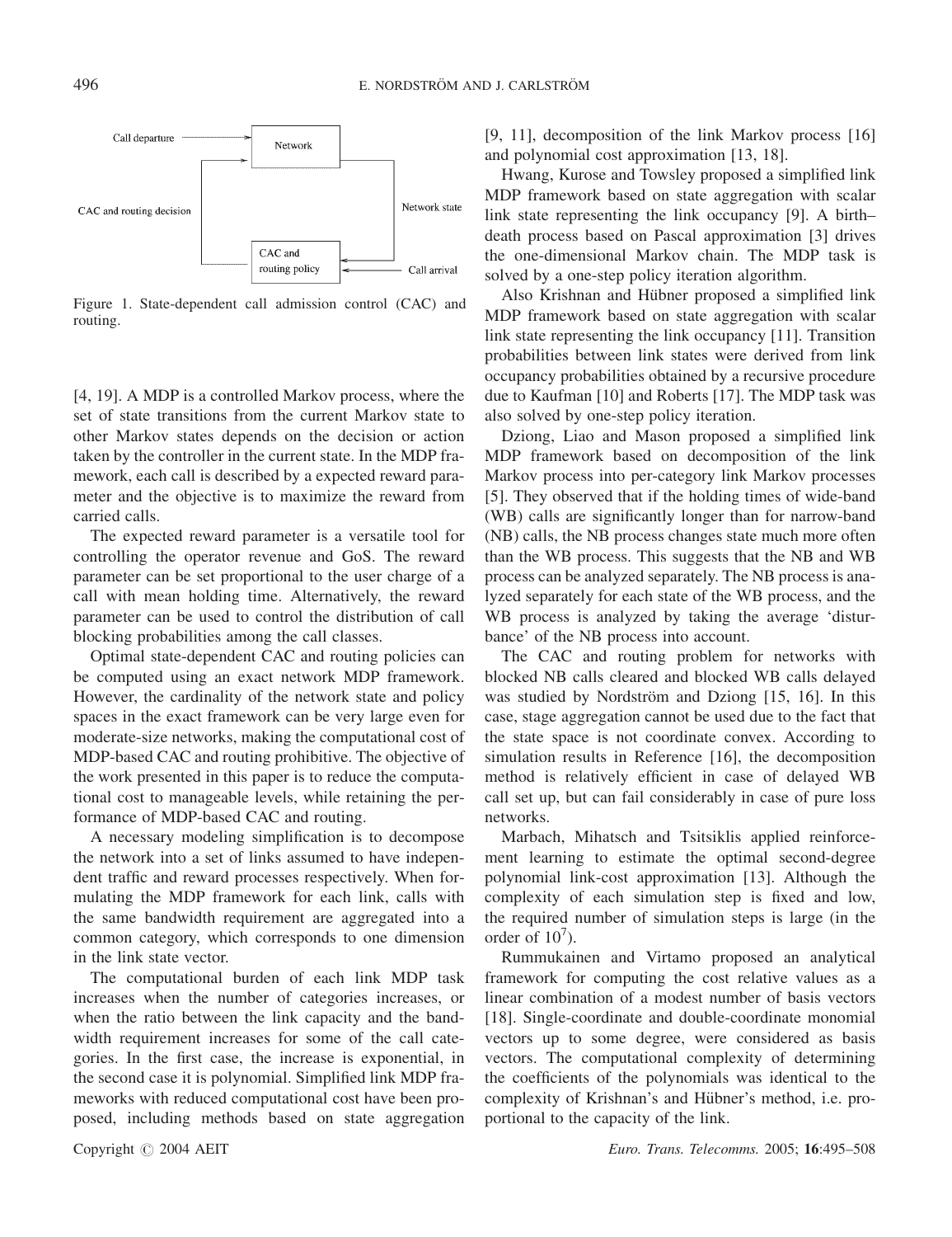The contribution of this paper is threefold. First, we propose a new model of the link reward to be used with the state aggregation method by Krishnan and Hübner [11]. Second, we formulate Krishnan's and Hübner's link MDP framework in terms of reward maximization rather than in terms of cost minimization. Third, we present an extensive numerical evaluation, based on simulation, of a set of MDP-based routing algorithms and a conventional routing method called least loaded routing (LLR).

The numerical results show that the modified link reward model significantly improves the average reward rate, compared to the original model used by Krishnan and Hübner. Moreover, Krishnan's and Hübner's state aggregation method, with our modified link reward model, yields higher reward rate than Hwang's, Kurose's and Towsley's state aggregation method. The best MDP methods outperform the conventional routing method (LLR).

A numerical comparison to the polynomial cost approximation by Rummukainen and Virtamo is left for future work.

The paper is organized as follows: Section 2 formulates the CAC and routing problem in terms of offered traffic, network model and optimization objective. Section 3 describes the network, exact link MDP model and approximate link MDP models based on state aggregation. Section 4 outlines the MDP computation procedure. Section 5 presents the numerical results of the performance of MDP-based routing as well as LLR routing. Finally, Section 6 concludes the paper.

# 2. PROBLEM FORMULATION

The network is assumed to consist of a set of switching nodes, interconnected by bi-directional links according to some network topology. Each bi-directional link consists of two uni-directional links, carrying traffic in opposite directions.

The network is offered traffic from  $K$  classes which are, for sake of simplicity, assumed to be subject to deterministic multiplexing. The jth class is characterized by the following:

- origin–destination (OD) node pair,
- bandwidth requirement  $b_i$  [Mbps],
- Poissonian call arrival process with rate  $\lambda_j$  [s<sup>-1</sup>],
- exponentially distributed call holding time with mean  $1/\mu_i$  [s],
- $\bullet$  set of alternative routes,  $W_i$  and
- reward parameter  $r_i \in (0, \infty)$

The classes are classified into G bandwidth categories. The ith category is characterized by:

- $\bullet$  bandwidth requirement  $b_i$  [Mbps],
- average mean call holding time  $1/\overline{\mu}_i$  [s] and
- average reward parameter  $\overline{r_i}$ .

The task is to find an optimal routing policy  $\pi^*$  which maximizes the mean reward from the network, defined as:

$$
\overline{R}(\pi) = \sum_{j \in J} r_j \overline{\lambda}_j \tag{1}
$$

where  $\overline{\lambda}_i$  denotes the average class j call acceptance rate.

# 3. MDP MODELING

# 3.1. Network decomposition

In the exact MDP framework, the network state and policy spaces can be very large, even for moderate-size networks. We therefore decompose the network into a set of links assumed to have independent traffic and reward processes respectively [7].

The network Markov process is decomposed into a set of independent link Markov processes, driven by statedependent Poisson call arrival processes with rate  $\lambda_j^s(\mathbf{x}, \pi)$ , where s denotes the link index, x denotes the link state and  $\pi$  denotes the CAC and routing policy. In particular, a call connected on a path consisting of  $l$  links is decomposed into l independent link calls characterized by the same mean call holding time as the original call.

The network reward process is decomposed into a set of separable link reward processes. The link call reward parameters  $r_j^s(\pi)$  fulfill the obvious condition that

$$
r_j = \sum_{s \in S_k} r_j^s(\pi) \tag{2}
$$

where  $S_k$  denotes the set of links constituting path k, specified by the routing policy  $\pi$ . Different models for computing link reward parameters are possible [7]. In this paper, we use a simple rule: the call reward is distributed uniformly among the path's links, resulting in the formula  $r_j^s(\pi) = r_j/l$ , where l denotes the number of links in the call's path.

Even in the decomposed model, the state space can be quite large if many call classes share the links. One way to reduce the state space is to construct a modified link reward process in which the link call classes with the same bandwidth requirement are aggregated into one category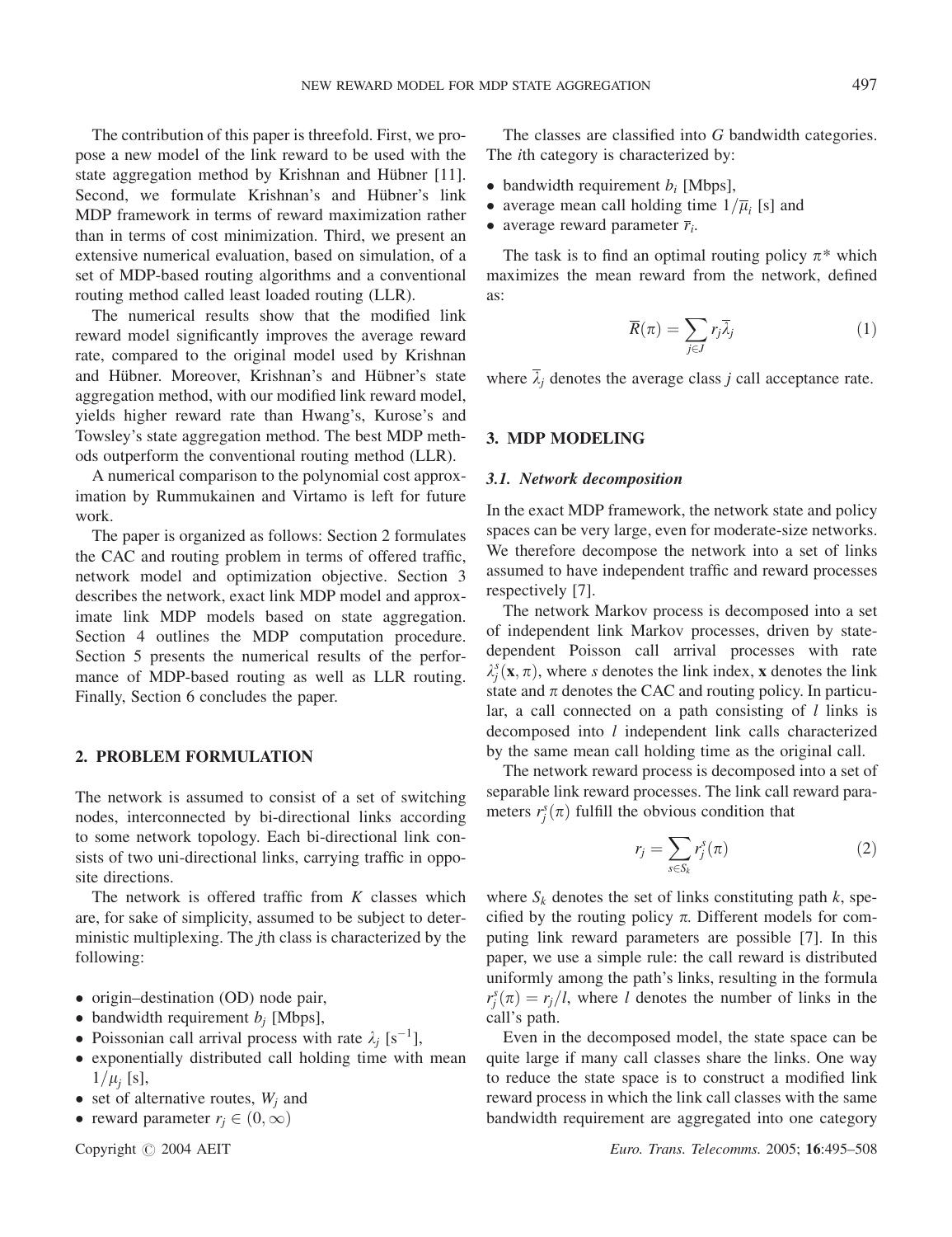$i \in I = \{1, \ldots, G\}$  with average reward parameter defined as [7]:  $\overline{a}$ 

$$
\overline{r}_{i}^{s}(\pi) = \frac{\sum_{j \in J_{i}} r_{j}^{s}(\pi) \overline{\lambda_{j}^{s}}(\pi)}{\sum_{j \in J_{i}} \overline{\lambda_{j}^{s}}(\pi)}
$$
(3)

where  $J_i$  denotes the set of classes that belongs to the *i*th category, and  $\overline{\lambda}_j^s(\pi)$  denotes the average rate of class j calls accepted on link s. In the following, this simplification is adopted, which reduces the number of effective classes to the number of classes with unique bandwidth requirement.

#### 3.2. Exact link MDP model

This section describes the exact link MDP model, which provides the basis for the MDP computational procedure presented in the next section. The state in the exact link model is given by  $\mathbf{x} = \{x_i\}$ , where  $x_i$  denotes the number of category  $i$  calls on the link. The state space  $X$  for the  $\frac{1}{2}$  exact link model is given by:

$$
X = \left\{ \mathbf{x} = \{x_i\} : \sum_{i \in I} b_i x_i \leq C^s \right\}
$$
 (4)

where  $C<sup>s</sup>$  denotes the capacity of link s.

It can be shown that the size of the state space grows like:

$$
S \sim \frac{1}{G!} \prod_{i \in I} (N_i^s + 1) \tag{5}
$$

where  $N_i^s = \lfloor C^s/b_i \rfloor$  denotes the maximal number of category i calls on the link.

The Markov decision action  $a$  is represented by a vector  $a = \{a_i\}, i \in I$ , corresponding to admission decisions for presumptive call requests. The action space is given by:

$$
A = \{a = \{a_i\} : a_i \in \{0, 1\}, i \in I\}
$$
 (6)

where  $a_i = 0$  denotes call rejection and  $a_i = 1$  denotes call acceptance. The permissible action space is a statedependent subset of A:

$$
A(\mathbf{x}) = \{a \in A : a_i = 0 \text{ if } \mathbf{x} + \delta_i \notin X, i \in I\}
$$
 (7)

where  $\delta_i$  denotes a vector of zeros except a one in position  $i \in I$ .

The Markov chain is characterized by state transition probabilities  $p_{xy}(a)$  which express the probability that the next state is  $y$ , given that action  $a$  is taken in state  $x$ . In our case, the state transition probabilities become:

$$
p_{xy}(a) = \begin{cases} \n\lambda_i^s(\mathbf{x}, \pi) a_i \tau(\mathbf{x}, a), & \mathbf{y} = \mathbf{x} + \delta_i \in X, i \in I \\
x_i \overline{\mu}_i \tau(\mathbf{x}, a), & \mathbf{y} = \mathbf{x} - \delta_i \in X, i \in I \\
0, & \text{otherwise}\n\end{cases}
$$
\n(8)

where  $\lambda_i^s(\mathbf{x}, \pi)$  denotes the *i*th category arrival rate to the link in state **x** under routing policy  $\pi$ ,  $\overline{\mu}_i$  denotes the average departure rate of category *i* calls, and  $\tau(\mathbf{x}, a)$  denotes the average sojourn time in state x. The link call arrival rates,  $\lambda_i^s(\mathbf{x}, \pi)$ , are given by:

$$
\lambda_i^s(\mathbf{x}, \pi) = \sum_{j \in J_i} \lambda_j^k(\pi) \phi_j^s(\mathbf{x}, \pi) \prod_{c \in S_k \setminus \{s\}} (1 - B_j^c(\pi)) \tag{9}
$$

where  $s \in S_k$ ,  $B_j^c(\pi)$  denotes the probability that link c has not enough capacity to accept a class j call, and  $\phi_j^s(\mathbf{x}, \pi)$ denotes a filtering probability defined as:

$$
\phi_j^s(\mathbf{x}, \pi) = P\left\{\sum_{c \in S_k \setminus \{s\}} p_j^c(\mathbf{x}, \pi) < r_j - p_j^s(\mathbf{x}, \pi) \,|\, \overline{B}_j\right\} \tag{10}
$$

where  $\overline{B}_i$  denotes the condition that no link on path k is in the blocking state (note that  $p_j^s(\mathbf{x}, \pi)$  is constant in Equation (10)). In other words,  $\phi_j^s(\mathbf{x}, \pi)$  is the probability that the path net-gain is positive (on condition that there is enough path capacity to carry the call). The filtering probability can be computed using link state distributions [8], or approximated with one according to experiments in Reference [7]. The  $\lambda_j^k(\pi)$  denote the arrival rate of class j to path  $k \in W_i$ , and is given by the following load sharing model [7]:

$$
\lambda_j^k(\pi) = \lambda_j \frac{\overline{\lambda}_j^k(\pi)}{\sum_{h \in W_j} \overline{\lambda}_j^h(\pi)}
$$
(11)

where  $\overline{\lambda}_{j}^{k}(\pi)$  denotes the average rate of accepted class j calls on path k, and  $\lambda_j$  denotes the arrival rate of class j.

The average departure rate for the ith category is computed as:

$$
\overline{\mu}_i = \left[ \sum_{j \in J_i} p_{ij} \mu_j^{-1} \right]^{-1} \tag{12}
$$

where  $p_{ij}$  denotes the probability that an arbitrary *i*th category call found on the link is from class  $j \in J_i$ :

$$
p_{ij} = \frac{\overline{\lambda}_j^s(\pi)}{\sum_{c \in J_i} \overline{\lambda}_c^s(\pi)}
$$
(13)

where  $\overline{\lambda}_{j}^{s}(\pi)$  denotes the average class j call acceptance rate on link s.

The average sojourn time  $\tau(\mathbf{x}, a)$  in state **x** is given by:

$$
\tau(\mathbf{x}, a) = \left\{ \sum_{i \in I} x_i \overline{\mu}_i + a_i \lambda_i^s(\mathbf{x}, \pi) \right\}^{-1}
$$
(14)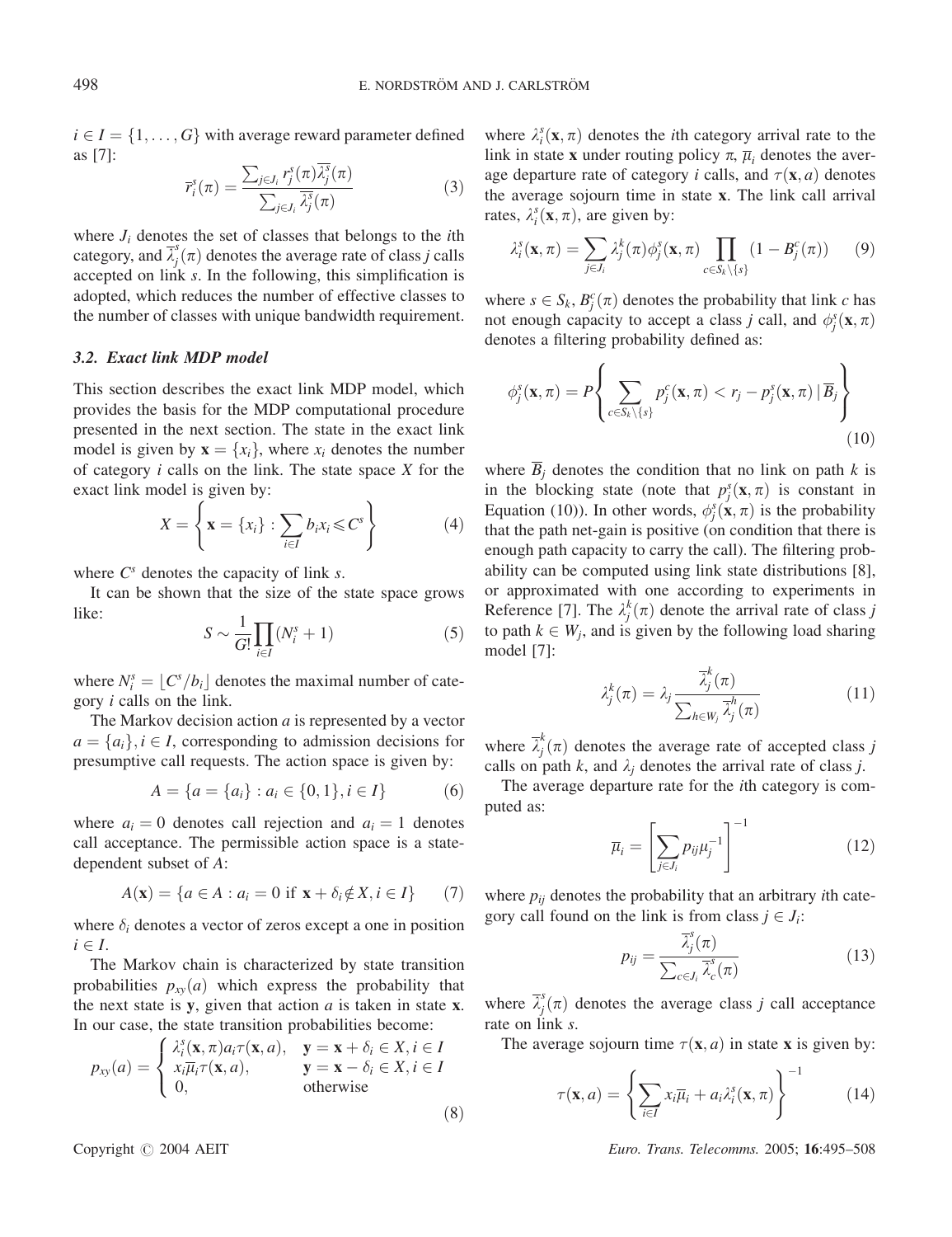The expected reward in state **x** is given by  $R^{s}(\mathbf{x}, a) = \rho^{s}(\mathbf{x}) \tau(\mathbf{x}, a)$ , where  $\rho^{s}(\mathbf{x})$  is obtained from

$$
\rho^s(\mathbf{x}) = \sum_{i \in I} \overline{r}_i^s x_i \overline{\mu}_i \tag{15}
$$

#### 3.3. New approximate link MDP model

In the aggregate state link model, the G-dimensional micro-state is aggregated into a one-dimensional macrostate  $m$  [11]:

$$
m = \sum_{i \in I} b_i x_i \tag{16}
$$

The macro-state process  $\{m\}$  does not, in general, form a Markov process, since future evolution form state m will clearly depend on the sample path history (characterized by the micro-states  $x$ ) into state m. The set of possible states is denoted M:

$$
M = \left\{ m : m = \sum_{i \in I} b_i x_i \leq C^s, x_i \geq 0 \right\}
$$
 (17)

The size of the state space is significantly smaller than for the exact link model. For example, if the bandwidth requirements are integer valued, and at least one of the categories requires one bandwidth unit, the state space will contain  $S = C<sup>s</sup> + 1$  states.

The set of permissible actions in state  $m$  is denoted  $A(m)$ :

$$
A(m) = \{a \in A : a_i = 0 \text{ if } m + b_i \notin M, i \in I\} \tag{18}
$$

We approximate the macro-state process by a Markov process with the following state transition probabilities:

$$
p_{mn}(a) = \begin{cases} \n\lambda_i^s(m,\pi)a_i\tau(m,\pi), & n = m + b_i \in M, i \in I \\
E[x_i \mid m]\overline{\mu}_i\tau(m,\pi), & n = m - b_i \in M, i \in I \\
0, & \text{otherwise}\n\end{cases} \tag{19}
$$

where  $\lambda_i^s(m, \pi)$  is given by a formula analogous to Equation (9), and  $E[x_i | m]$  is the expected number of category  $i$  calls when the link occupancy is  $m$ . According to Reference [10],  $E[x_i | m]$  can be approximated by

$$
\lambda_i(m - b_i, \pi)q(m - b_i) = \overline{\mu}_i E[x_i \,|\, m]q(m) \tag{20}
$$

which is exact for the complete sharing link access policy, i.e. when calls always are accepted if there is sufficient free capacity. The link occupancy equilibrium distribution,  $\{q(m)\}\$ , is given by [10, 17]:

$$
mq(m) = \sum_{i \in I} \frac{\lambda_i^s(m - b_i, \pi)}{\overline{\mu}_i} b_i q(m - b_i)
$$
 (21)

where  $q(m) = 0$  for all  $m < 0$ . The recursion starts with  $q(0) = 1$  and ends with normalizing the results for obtaining the probabilities. The recursion is exact for the complete sharing access policy.

The expected sojourn time in state  $m$  is:

$$
\tau(m, a) = \left\{ \sum_{i \in I} E[x_i \mid m] \overline{\mu}_i + a_i \lambda_i^s(m, \pi) \right\} \tag{22}
$$

The expected reward delivered when leaving state  $m$  is given by  $R^s(m, a) = \rho^s(m) \tau(m, a)$ , where the reward accumulation rate  $\rho^{s}(m)$  is given by:

$$
\rho^{s}(m) = \sum_{i \in I} \tilde{r}_{i}^{s}(\pi) E[x_{i} | m] \overline{\mu}_{i}
$$
 (23)

where  $\tilde{r}_i^s(\pi)$  is the modified link reward parameter for category i. Below, we formally explain the formula for the reward accumulation rate we make the following remarks. In the state aggregation MDP model, the basic modeling entity is the link occupancy m, not the number of calls from each category  $x_i$ . The bandwidth m is shared, in a statistical sense, between all call categories. We can only express the probability  $P[i|m]$  that a unit of bandwidth is occupied by category i, given that the link occupancy is m. Note that in the exact link model, this statistical sharing does not occur—the bandwidth  $b_i$  of a category i is only used by this category.

The reward accumulation rate is obtained as a sum of average per-category reward rates,  $\tilde{r}_i^s(\pi)E[x_i | m]\overline{\mu}_i$ . Here,  $\tilde{r}_i^s(\pi)$  denotes the reward obtained when serving a category  $i$  call in the state aggregation model. Due to the statistical sharing of bandwidth  $b_i$  among the G different categories on the link, we make the important observation that every category  $c \in I$  will contribute to the average reward  $\tilde{r}_i^s(\pi)$ . We call the quantity  $\tilde{r}_i^s(\pi)$  the modified reward, to distinguish it from the original reward  $\overline{r}_i^s(\pi)$  obtained in Equation (3) which offers dedicated portions of bandwidths to each category. Formally, the modified reward parameter, is defined as:

$$
\tilde{r}_i^s(\pi) = \tilde{r}_i^s(\pi, b_i) = \sum_{m \in M} \sum_{c \in I} \overline{r}_c^s(\pi) E[z_c | m, b_i] q(m) \quad (24)
$$

where  $E[z_c | m, b_i]$  denotes the expected number of category c calls which occupy a bandwidth portion  $b_i$  [Mbps], given that the link occupancy is  $m$ .

The expectation  $E[z_c | m, b_i]$  is determined from the probability  $P[c | m]$  of finding a unit bandwidth occupied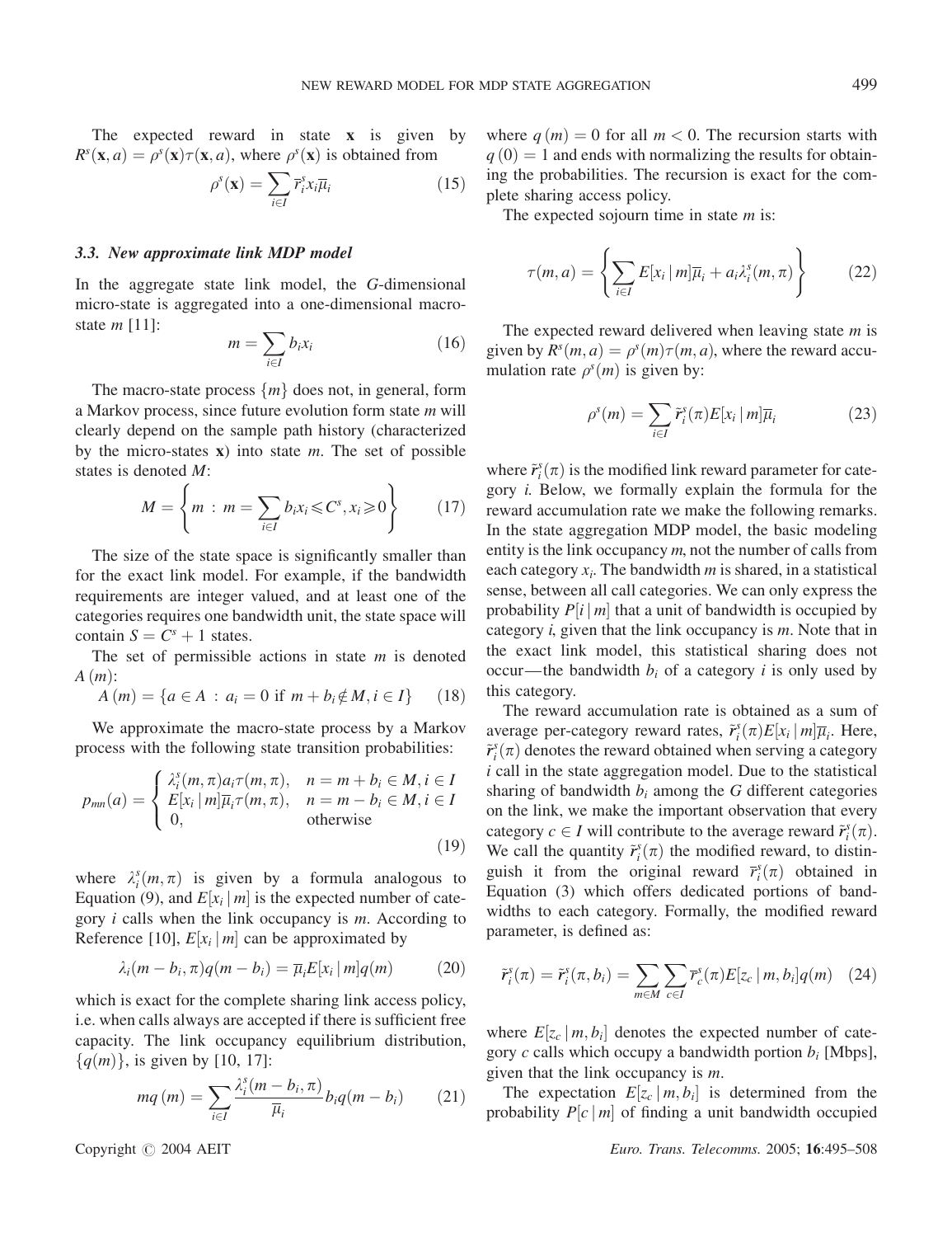by category  $c$ , given that the link occupancy is  $m$ , multiplied by the number of category  $c$  calls that fits into the bandwidth portion of a category  $i$  call:

$$
\tilde{r}_i^s(\pi) = \sum_{m \in M} \sum_{c \in I} \overline{r}_c^s(\pi) P[c \mid m] \frac{b_i}{b_c} q(m) = \sum_{c \in I} \overline{r}_c^s(\pi) P(c) \frac{b_i}{b_c}
$$
\n(25)

Finally, we use the fact that the probability  $P(c)$  of finding a category c call on the link is proportional to the relative portion of accepted category  $c$  calls:

$$
\tilde{r}_i^s(\pi) = \sum_{c \in I} \overline{r}_c^s(\pi) \frac{\overline{\lambda}_c^s(\pi)}{\sum_{d \in I} \overline{\lambda}_d^s(\pi)} \frac{b_i}{b_c} \tag{26}
$$

Note that the fraction of the bandwidth  $b_i$  [Mbps] which is devoted, on average, to category  $c$  will change every time the link occupancy *m* changes. Our proposed reward model gives the average contribution of category c over the whole state space  $M$ . Formally, the average contribution is computed as weighted sum over the state space, with weights given by the probabilities  $q(m)$ .

Figure 2 illustrates the computation of macro-scale bandwidth shares from micro-scale bandwidth shares, in an example where  $m = 24$  is shared equally among two categories.

The fact that state aggregation employs one-step policy iteration means that the policy improvement step is implicitly implemented by selecting the path with maximum path net-gain (no explicit policy improvement step is necessary for each link). Since the relative values for each link are less prone to change at each adaptation epoch, convergence occurs faster than for the exact link MDP model.

# 3.4. Approximate link MDP model by Hwang, Kurose and Towsley

In Reference [9], Hwang, Kurose and Towsley proposed a link MDP framework with scalar state representing the



Micro scale bandwidth sharing

Macro scale bandwidth sharing

Figure 2. The aggregate bandwidth  $m$  on the macro-bandwidth scale is shared between the categories  $i$  in proportion to the probability  $P[i | m]$  of occupying a single bandwidth unit on the micro-bandwidth scale.

link occupancy. A birth-death process based on the Pascal approximation [3] drives the one-dimensional Markov chain. Without loss of generality, the authors assume that the bandwidth requirements of the call categories are ordered as  $1 \leq b_1 \leq b_2 \leq \cdots \leq b_{G-1} \leq b_G$  and the holding time of the first category,  $1/\overline{\mu}_1$ , is normalized to 1.

Transitions to the next state above the current state are always allowed, and transitions to the state below the current state occur at unit rate. The state transition probabilities are as follows:

$$
p_{mn} = \begin{cases} \Lambda^s(m,\pi)\tau(m), & n = m+1 \in M, i \in I \\ m\tau(m), & n = m-1 \in M, i \in I \\ 0, & \text{otherwise} \end{cases}
$$
 (27)

where the birth rate  $\Lambda^s(m, \pi)$  is given by:

$$
\Lambda^{s}(m,\pi) = \frac{\xi^{s}(m,\pi)^{2}}{\sigma^{s}(m,\pi)^{2}} + m \left[1 - \frac{\xi^{s}(m,\pi)}{\sigma^{s}(m,\pi)^{2}}\right]
$$
(28)

where the quantities  $\xi^{s}(m, \pi)$  and  $\sigma^{s}(m, \pi)$  are given by:

$$
\xi^s(m,\pi) = \sum_{i \in I} \frac{b_i \lambda_i^s(m,\pi)}{\overline{\mu}_i} \tag{29}
$$

$$
\sigma^{s}(m,\pi)^{2} = \sum_{i \in I} \frac{b_{i}^{2} \lambda_{i}^{s}(m,\pi)}{\overline{\mu}_{i}}
$$
(30)

where  $\lambda_i^s(m, \pi)$  is given by a formula analogous to Equation  $(9)$ . The expected sojourn time in state *m* is given by:  $\qquad \qquad$   $\qquad \qquad$   $\qquad \qquad$   $\qquad \qquad$   $\qquad \qquad$   $\qquad \qquad$   $\qquad$   $\qquad \qquad$   $\qquad$   $\qquad \qquad$   $\qquad$   $\qquad$   $\qquad$   $\qquad$   $\qquad$   $\qquad$   $\qquad$   $\qquad$   $\qquad$   $\qquad$   $\qquad$   $\qquad$   $\qquad$   $\qquad$   $\qquad$   $\qquad$   $\qquad$   $\qquad$   $\qquad$   $\qquad$   $\qquad$   $\qquad$   $\Delta s / \Delta r = 1$ 

$$
\tau(m) = \{m + \Lambda^s(m, \pi)\}^{-1} \tag{31}
$$

The MDP framework proposed by Hwang, Kurose and Towsley [9] is based on cost minimization instead of reward maximization. The expected cost incurred in state m is given by  $W^s(m) = \rho^s(m)\tau(m)$ , where  $\rho^s(m)$  denotes the cost accumulation rate. Hwang, Kurose and Towsley originally define the cost accumulation rate as follows [9]:

$$
\rho^{s}(m) = \begin{cases} 0, & 0 \le m \le C^{s} - b_{G} \\ \sum_{i \in I} \alpha_{i} \eta_{i}^{s}(m, \pi), & C^{s} - b_{i} < m \le C^{s} - b_{i-1} \\ \sum_{i \in I} (1 - \alpha_{i}) \eta_{i}^{s}(m, \pi), & m = C^{s} \end{cases}
$$
\n(32)

where  $\eta_i^s(m,\pi) = \overline{r_i^s}(\pi) \lambda_i^s(m,\pi)$  and  $\alpha_i$  is a categorydependent heuristic parameter which always is 0 for  $i = 1$  and  $\alpha_i > 0$  for  $i > 1$ .

# 3.5. Approximate link MDP model by Krishnan and Hübner

Krishnan's and Hübner's MDP framework [11] is also based on state aggregation and cost minimization. The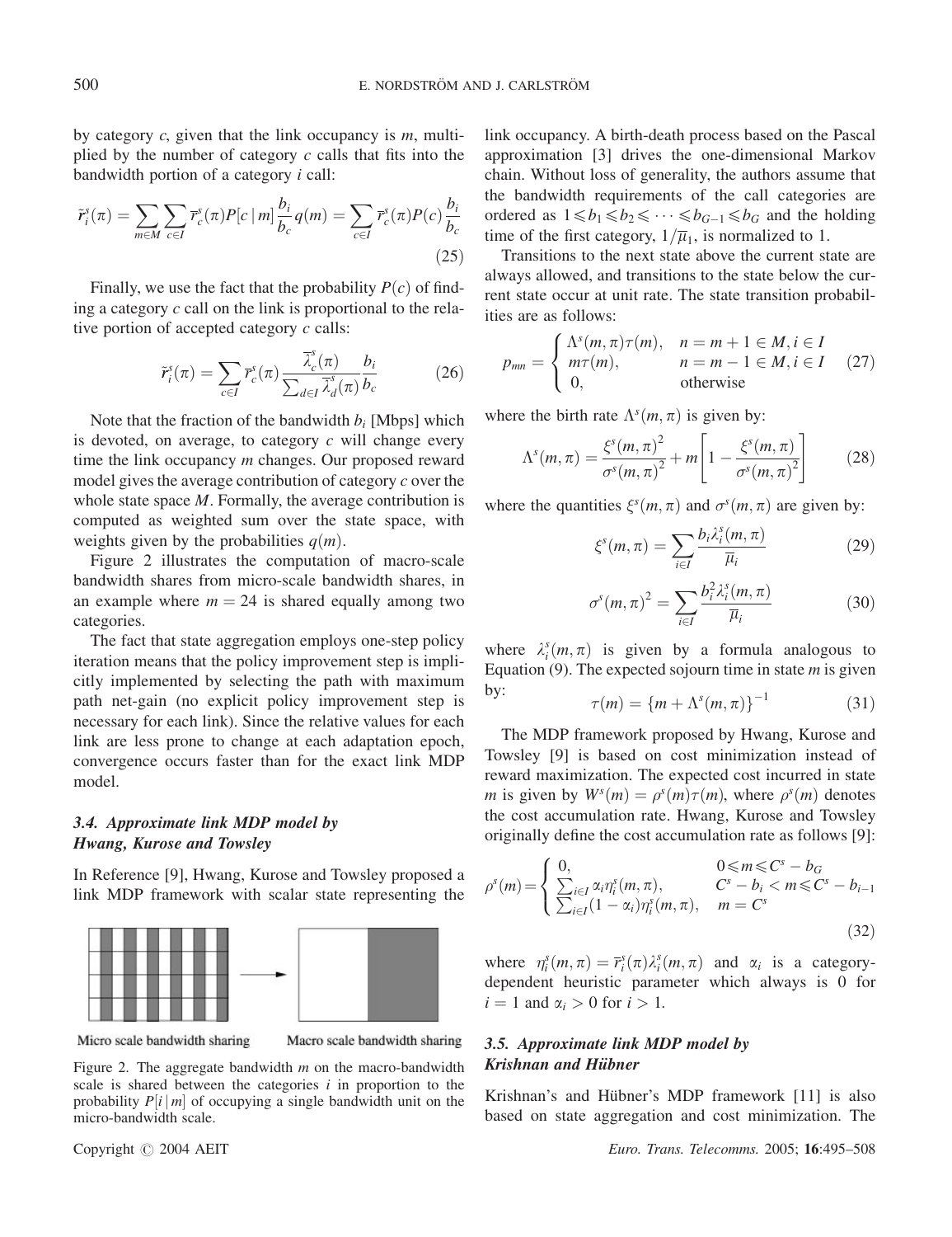state space and the state transition probabilities are the same as for the MDP framework presented in Section 3.3, which was based on reward maximization.

The expected cost incurred in state  $m$  is given by  $W^s(m, a) = \rho^s(m, a)\tau(m, a)$ , where the cost accumulation rate  $\rho^s(m, a)$  is given by:

$$
\rho^s(m, a) = \sum_{i \in I} \lambda_i^s(m, \pi) \overline{r}_i^s(\pi) (1 - a_i) \tag{33}
$$

where  $a = \{a_i\} = \pi_s(m)$  denotes the link CAC decision in state *m*. Thus, this cost formulation does not model the statistical resource sharing discussed in Section 3.3. Apart from this and the employment of cost minimization, the frameworks are identical.

# 4. MDP COMPUTATIONAL PROCEDURE

This section outlines the MDP computational procedure for determining a near-optimal CAC and routing policy using the exact link model. The following formulas are also valid for the link models based on state aggregation with the modified reward parameter provided the following variable substitutions are done:

- decomposed network state:  $y \rightarrow n$ ,
- link state:  $\mathbf{x} \rightarrow m$ ,
- reward parameter:  $\overline{r}_i^s(\pi) \to \widetilde{r}_i^s(\pi)$  and
- increment in link state:  $\delta_i \rightarrow b_i$ .

The central idea is to compute path net-gain functions,  $g_j^k$ (y,  $\pi$ ), which estimate the increase in long-term reward due to admission of a class *i* call on path  $k$  in network state y. The CAC and routing rule is simply to choose, given the state of the network and the class of the call request, a path which offers maximal positive path net-gain among the paths with sufficient QoS (see Figure 3). The call is rejected if the path net-gain is negative, or if no path would offer sufficient QoS.



Figure 3. The call is offered to a path which has sufficient QoS and maximal positive path net-gain among the  $H = |W_i|$ alternative paths.

#### 4.1. Basic definitions

The state-dependent path net-gain is defined as:

$$
g_j^k(\mathbf{y}, \pi) = r_j - \sum_{s \in S_k} p_i^s(\mathbf{x}, \pi) \tag{34}
$$

where  $y = \{x\}$  denotes the network state in the decomposed network model. The link shadow price  $p_i^s(\mathbf{x}, \pi)$  can be interpreted as the expected cost for accepting an ith category call in state  $\mathbf{x} = \{x_i\}$ . In the reward maximization MDP framework the link shadow price is defined as follows:

$$
p_i^s(\mathbf{x}, \pi) = \overline{r}_i^s(\pi) - g_i^s(\mathbf{x}, \pi)
$$
 (35)

where  $g_i^s(\mathbf{x}, \pi)$  denotes the link net-gain for admission of a category  $i$  call in state  $x$ . The link net-gain expresses the increase in long-term reward due to admission of a category i call in link state x and is defined, for the reward maximization MDP framework, as follows:

$$
g_i^s(\mathbf{x}, \pi) = v^s(\mathbf{x} + \delta_i, \pi) - v^s(\mathbf{x}, \pi)
$$
 (36)

where  $v^s$ (**x**,  $\pi$ ) denotes the relative value for category *i* in state x and  $\delta_i$  denotes a vector of zeros except for a one in position i.

In the cost minimization, MDP framework the link shadow price is defined as follows:

$$
p_i^s(\mathbf{x}, \pi) = v^s(\mathbf{x} + \delta_i, \pi) - v^s(\mathbf{x}, \pi)
$$
 (37)

To give more insight into the definition of relative values, let us define the expected link reward,  $R^s(x_0, \pi, T)$ , obtained in an interval  $(t_0, t_0 + T)$  of length T, assuming state  $x_0$  at time  $t_0$ :

$$
R^{s}(\mathbf{x}_{0}, \pi, T) = E\left[\int_{t_{0}}^{t_{0}+T} q^{s}(\mathbf{x}(t)) dt\right]
$$
 (38)

where  $q^s(\mathbf{x}(t))$  denotes the reward accumulation rate in state  $\mathbf{x}(t)$ . The process  $\{\mathbf{x}(t)\}\$ is driven by a probabilistic law of motion specified by certain state transition probabilities.

The relative value can now be written as:

$$
v^{s}(\mathbf{x}_{0}, \pi) = \lim_{T \to \infty} [R^{s}(\mathbf{x}_{0}, \pi, T) - R^{s}(\mathbf{x}_{r}, \pi, T)] \qquad (39)
$$

That is, the relative value in state  $x_0$  is defined as the difference in future reward earnings when starting in the given state, compared to a reference state,  $x_r$ . In practice, the relative value function is obtained by solving a set of linear equations (see below).

### 4.2. Adaptation of the CAC and routing policy

The algorithm for determining the near-optimal CAC and routing policy  $\pi$  can be summarized as follows: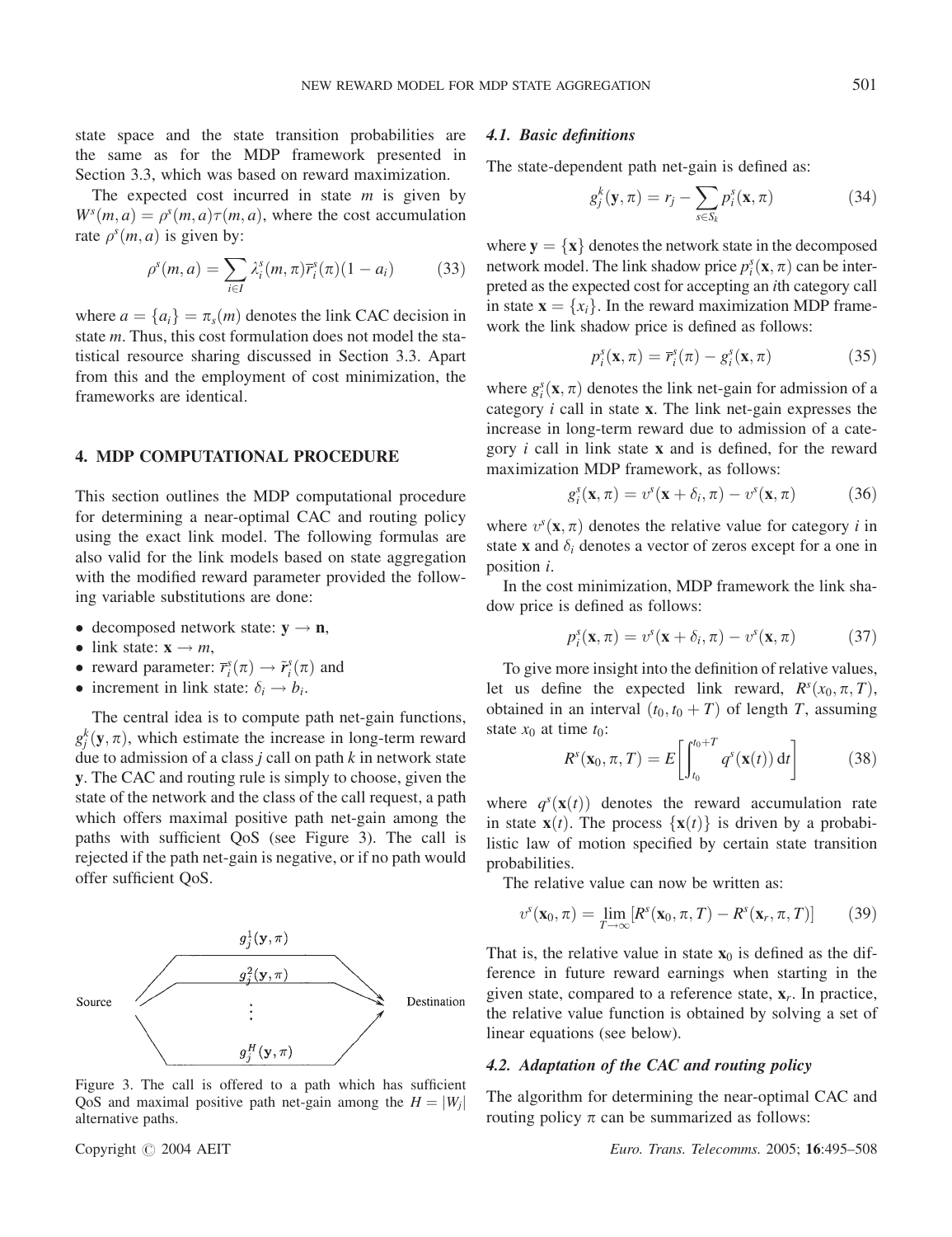- 1. Startup: Initialize the relative values  $v^s(\mathbf{x}, \pi)$  in a way that make all link net-gains with permissible admission positive.
- 2. On-line operation phase: Measure per-path call acceptance rates  $\overline{\lambda}_j^k(\pi)$  and per-link blocking probabilities  $B_j^c(\pi)$  while employing the maximum path net-gain routing rule. Perform the measurements for a sufficiently long period for the system to attain statistical equilibrium.
- 3. Policy iteration cycle: At the end of the measurement period, perform the following steps for all links s in the network:
	- (a) Identify the link MDP model: Determine percategory reward parameters  $\overline{r}_i^s(\pi)$  and link call arrival rates  $\lambda_i^s(\mathbf{x}, \pi)$ .
	- (b) Value determination: Find the relative values  $v^{s}(\mathbf{x}, \pi)$  and average reward rate  $\overline{R}^{s}(\pi)$  for the current routing policy  $\pi$ .
	- (c) Policy improvement: Find the new link CAC policies  $\pi_s$  based on the new relative values and the new average reward rate.
- 4. Convergence test: Repeat from 2 until average reward per time unit converges.

According to MDP theory an optimal policy is found after a finite number of policy iterations in case of a finite state and policy space [19].

4.2.1. Value determination. The value determination step for link s determines the relative values  $v^s(\mathbf{x}, \pi)$  for all states  $x \in X$  by solving a sparse system of linear equations:

$$
\begin{cases}\nv^s(\mathbf{x}, \pi) = R^s(\mathbf{x}, a) - \overline{R}^s(\pi)\tau(\mathbf{x}, a) + \sum_{\mathbf{y} \in X} p_{xy}(a)v^s(\mathbf{y}, \pi) \\
v^s(\mathbf{x}_r, \pi) = 0; & \mathbf{x} \in X\n\end{cases}
$$
\n(40)

where the following quantities need to be specified:

- $\bullet$  X: the state space, i.e. the set of possible states,
- $a = \pi_s(\mathbf{x})$ : the control action in state x,
- $\tau(\mathbf{x}, a)$ : the expected sojourn time in state **x**,
- $R^s(\mathbf{x}, a)$ : the expected link reward when leaving state **x**,
- $p_{xy}(a)$ : the transition probability from state x to state y, given that action  $a$  is taken in state  $x$ ,
- $X_r$ : the reference state (e.g. the empty state),

in order to compute the unknowns:

- $v^s$ (**x**,  $\pi$ ): the relative value in state **x** under routing policy  $\pi$ ,
- $\overline{R}^s(\pi)$ : the average rate of link reward under policy  $\pi$ .

The computation (time) complexity of the value determination step of policy iteration is a function of the size,

S, of the state space. Traditional Gauss elimination has complexity  $O(S^3)$ . This can be seen as an upper limit of the actual complexity since the system is sparse and more efficient iterative algorithms can be used.

4.2.2. Policy improvement. The policy improvement step for link s consists of finding the action that maximizes the relative value in each state  $\mathbf{x} \in X$ :

$$
a = \underset{u \in A(\mathbf{x})}{\operatorname{argmax}} \left\{ R^s(\mathbf{x}, u) - \overline{R}^s(\pi)\tau(\mathbf{x}, u) + \sum_{y \in X} p_{xy}(u)v^s(\mathbf{y}, \pi) \right\}
$$
(41)

where  $A(x)$  denotes the set of possible actions in state x. The set of actions which yields the maximum improvement of relative values constitute an improved policy  $\pi_s$ to be used again in the first step. The policy improvement step has complexity  $O(2^{G}S)$ , where G denotes the number of unique bandwidth categories.

# 5. NUMERICAL RESULTS

# 5.1. Considered routing algorithms

The routing algorithms that are considered in the numerical experiments can be classified into MDP based routing algorithms and conventional routing algorithms. Eight MDP based routing algorithms are compared:

- *MDP*: MDP routing by reward maximization based on exact link model [7],
- MDP P: MDP method with priority for the shortest path,
- MDP\_K: MDP routing by cost minimization using Krishnan's and Hübner's state aggregation method [11] with original link reward parameters defined by Equation (3),
- $\bullet$  MDP\_K+: MDP\_K routing with modified link reward parameters defined by Equation (26),
- $MDP_N$  +: The new MDP routing framework based on reward maximization and modified reward parameters, proposed in Section 3.3,
- $MDP\_PN$ +: MDP\_N+ method with priority for the shortest path,
- MDP H: MDP routing by cost minimization using Hwang's, Kurose's and Towsley's state aggregation scheme [9],
- MDP\_PH: MDP\_H method with priority for the shortest path.

One conventional routing method, the LLR method, is included in the evaluation. The reason for choosing LLR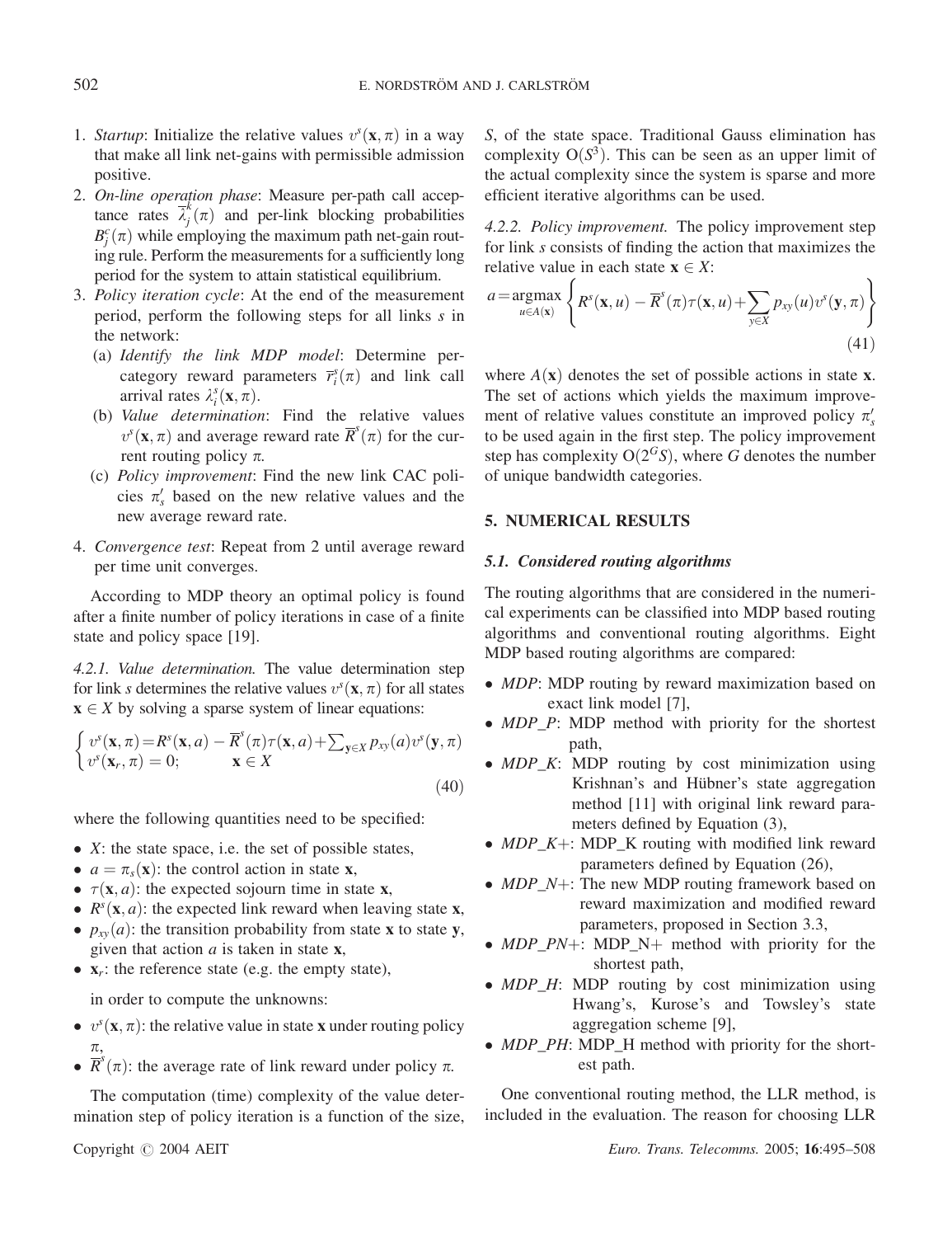is that it is among the routing methods with best performance [1, 4]. The LLR routing method is implemented in many countries, including USA and Canada. We are not aware of any implementation of MDP routing in real networks.

The LLR algorithm works as follows. When a class j call request is received, the set of shortest paths  $W_j^n$ with *n* links is considered first. Among this set, a path with largest free capacity of the bottleneck link greater than or equal to the bandwidth requirement  $b_i$  and greater than the trunk reservation value  $\theta_j^n$  is searched for. The bottleneck link is the link with least free capacity along the path. Note that a unique trunk reservation value is used for every call from class  $j$  that is offered to the set of shortest paths of length  $n$ . If all paths have insufficient free bandwidth, the call is offered the next set of (longer) shortest paths, and the routing procedure is repeated. The procedure stops when a feasible path among the set of shortest paths is found, or when no path between the OD pair offers sufficient free bandwidth.

The priority mechanism for MDP routing works as follows. The set of shortest paths with sufficient free capacity is considered first. The call is offered to the path with largest positive path-net gain among this set. If no path has positive path-net gain, the next set of (longer) shortest paths is considered. The procedure stops when a feasible path with maximum positive path net-gain is found among the set of shortest paths, or when no path between the OD pair offers sufficient free bandwidth.

#### 5.2. Examples and results

The performance analysis is performed for the network examples W6N and W13N described in Table 1. The topologies of W6N and W13N is based on an example in References [2, 12] respectively. The topologies are shown in Figure 4. The link capacities and offered traffic volumes for network example W6N are based on the example in Reference [2] and is shown in Table 2. Network W6N corresponds to an STM type network, while network W13N corresponds to an ATM type network. The OD pairs in W6N are offered different traffic volumes (asymmetric case), while the OD pairs in W13N are offered the same traffic volumes (symmetric case). The algorithm specific parameter settings, presented in Table 3, were determined heuristically based on simulation experience.

Each curve in the diagrams contains  $N$  simulation points,  $\overline{x}_k$ ,  $k = 1, \ldots, N$ , which are obtained as averages

Table 1. Description of network example.

|                                 | W6N            | W13N       |
|---------------------------------|----------------|------------|
| Symmetrical                     | N <sub>0</sub> | No         |
| Number of nodes                 | 6              | 13         |
| Number of bi-directional links  | 15             | 21         |
| Number of OD pairs              | 30             | 156        |
| Number of routes per OD pair    | 5              | $1 - 7$    |
| Link capacity [Mbps]            | $12 - 192$     | $50 - 100$ |
| Network capacity [Mbps]         | 2484           | 2400       |
| Maximum number of links in path | 2              | 4          |
| Number of traffic categories    | 2              | 2          |
| Mean holding time [s]           | 1, 10          | 1, 10      |
| Bandwidth $b_i$ [Mbps]          | 1, 6           | 1, 6       |
| Network traffic [Mbps*Erlang]   | 1816.8         | 624.0      |
| $r'_i = r_j \mu_j / b_j$        |                |            |



W6N  $W13N$ 

Figure 4. Network examples W6N and W13N.

over M simulation runs per point:  $\bar{x}_k = \frac{1}{M}$  $\sum_{i=1}^{M} x_{ik}$ . For assessment of the accuracy of the simulation results, we present values of the pooled standard deviation of simulation results in Tables 4 and 5 respectively. We compute

Table 2. Link capacity and offered traffic for W6N.

| Link | Link capacity<br>[Mbps] | Offered traffic<br>[Mbps*Erlang] |
|------|-------------------------|----------------------------------|
| 1,2  | 36                      | 32.96                            |
| 1,3  | 24                      | 8.36                             |
| 1,4  | 162                     | 154.68                           |
| 1,5  | 48                      | 24.56                            |
| 1,6  | 48                      | 34.93                            |
| 2,3  | 96                      | 30.13                            |
| 2,4  | 96                      | 121.93                           |
| 2,5  | 108                     | 92.14                            |
| 2,6  | 96                      | 99.07                            |
| 3,4  | 12                      | 14.30                            |
| 3,5  | 48                      | 8.23                             |
| 3,6  | 24                      | 15.90                            |
| 4,5  | 192                     | 95.30                            |
| 4,6  | 84                      | 99.60                            |
| 5,6  | 168                     | 76.27                            |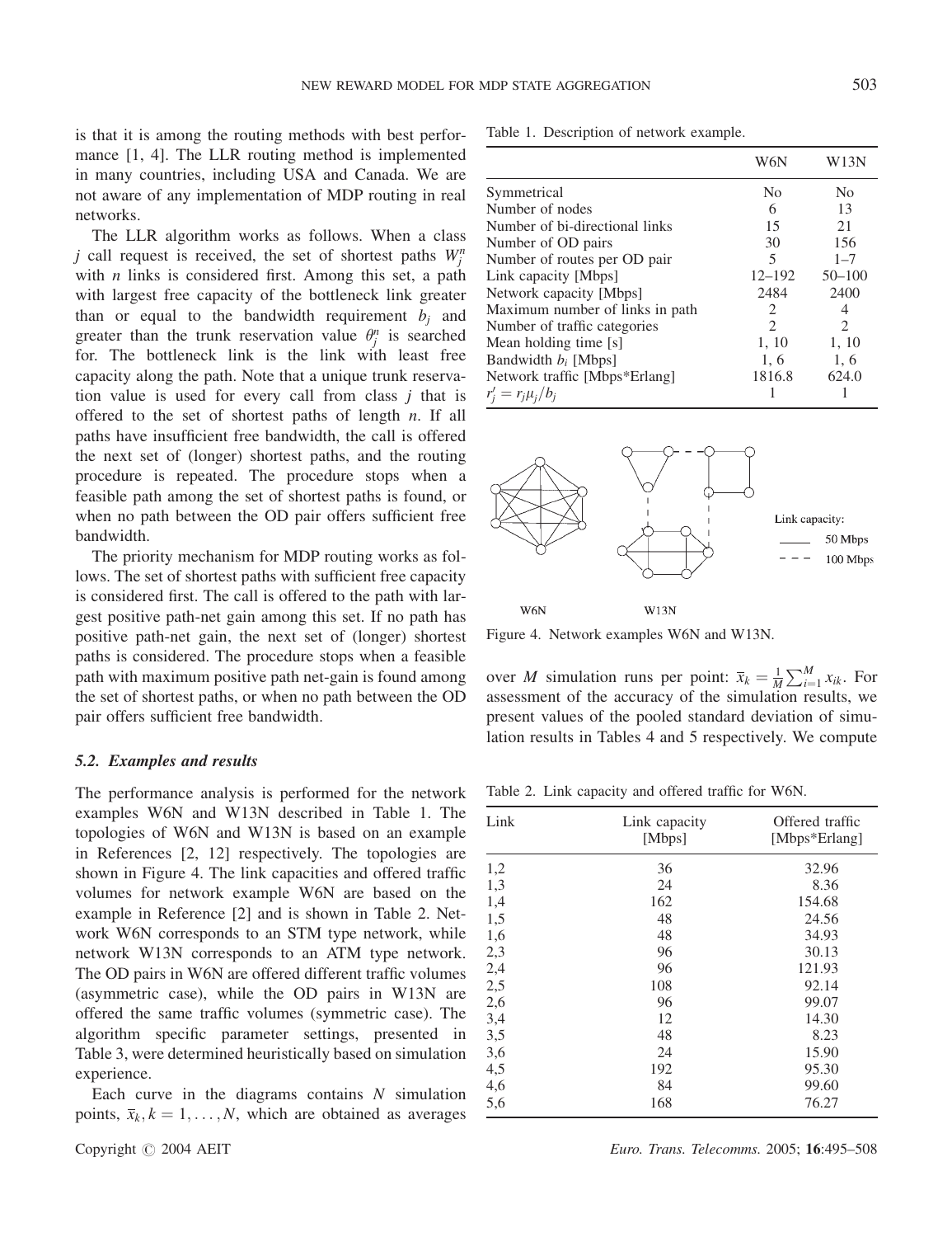| 500 000           |
|-------------------|
| 1000 000          |
| 1000 000          |
| 19                |
| 20                |
| $\mathbf{\Omega}$ |
| 0.1               |
|                   |
| 1(0)              |
|                   |

Table 3. Algorithm specific parameters.

Table 6. CPU time for one simulation run in one point in simulations with variable traffic ratio.

|             | W6N<br>simulation<br>CPU time<br>average $(SD)(s)$ | W13N<br>simulation<br>CPU time<br>average $(SD)(s)$ |
|-------------|----------------------------------------------------|-----------------------------------------------------|
| <b>MDP</b>  | 161.0(6.4)                                         | 96.5(2.0)                                           |
| MDP P       | 151.8 (2.4)                                        | 71.9(0.9)                                           |
| MDP K       | 45.2(0.2)                                          | 49.6 $(0.1)$                                        |
| $MDP_K+$    | 45.7(0.4)                                          | 49.3 $(0.1)$                                        |
| $MDP N+$    | 45.1(0.1)                                          | 50.0(0.1)                                           |
| $MDP$ $PN+$ | 37.5(0.1)                                          | 39.1(0.1)                                           |
| MDP H       | 45.6(0.1)                                          | 49.6 $(0.1)$                                        |
| MDP PH      | 37.6(0.1)                                          | 40.9(0.1)                                           |
| LLR         | 8.9(0.1)                                           | 9.2(0.1)                                            |

Table 4. Pooled standard deviation in simulations with variable traffic ratio.

|            | W6N pooled reward<br>$loss SD (\%)$ | W <sub>13</sub> N pooled reward<br>$loss SD (\%)$ |
|------------|-------------------------------------|---------------------------------------------------|
| <b>MDP</b> | 0.65                                | 0.03                                              |
| MDP P      | 0.32                                | 0.03                                              |
| MDP_K      | 0.03                                | 0.02                                              |
| MDP $K+$   | 0.03                                | 0.03                                              |
| $MDP N+$   | 0.03                                | 0.03                                              |
| MDP $PN+$  | 0.03                                | 0.03                                              |
| MDP H      | 0.06                                | 0.03                                              |
| MDP PH     | 0.05                                | 0.04                                              |
| LL R       | 0.04                                | 0.04                                              |

the pooled standard deviation over the  $N$  simulation points as:

$$
s = \sqrt{\frac{1}{N} \sum_{k=1}^{N} s_k^2}
$$
 (42)

where  $s_k^2$  denotes the sample variance of the value of point k:

$$
s_k^2 = \frac{1}{M-1} \sum_{i=1}^{M} (x_{ik} - \bar{x}_k)^2
$$
 (43)

Table 6 shows the average simulation time and pooled standard deviation for one of M simulation runs carried out for each of the  $N$  simulation points per curve. The table is based on CPU time measurements for the first set of figures. One simulation run consists of an initial 'warm up' period, followed by a number of adaptation periods in case MDP routing is used, and finally a measurement period. Each adaptation period consists of a measurement period followed by a policy iteration step.

Figures 5–12 show the reward loss,  $L = 1 - \overline{R}/R$ , for the complete set of routing algorithms as a function of the traffic ratio. The ratio of OD-pair traffic is measured by  $b_n \lambda_n \mu_n^{-1} / b_w \lambda_w \mu_w^{-1}$ . Different mixes are obtained by varying the per-category call arrival rate to the OD pairs between the simulations, while keeping the amount of

|  |  |  |  |  | Table 5. Pooled standard deviation in simulations with variable WB normalized reward parameter. |  |  |  |  |  |  |
|--|--|--|--|--|-------------------------------------------------------------------------------------------------|--|--|--|--|--|--|
|--|--|--|--|--|-------------------------------------------------------------------------------------------------|--|--|--|--|--|--|

|            | W6N<br>pooled                          | W6N<br>pooled                          | W13N<br>pooled                         | W13N<br>pooled                         |
|------------|----------------------------------------|----------------------------------------|----------------------------------------|----------------------------------------|
|            | NB blocking<br>probability<br>$SD(\%)$ | WB blocking<br>probability<br>$SD(\%)$ | NB blocking<br>probability<br>$SD(\%)$ | WB blocking<br>probability<br>$SD(\%)$ |
| <b>MDP</b> | 2.1                                    | 1.2                                    | 0.2                                    | 0.1                                    |
| $MDP N+$   | 0.0                                    | 0.0                                    | 0.0                                    | 0.0                                    |
| MDP_H      | 0.1                                    | 0.2                                    | 0.0                                    | 0.1                                    |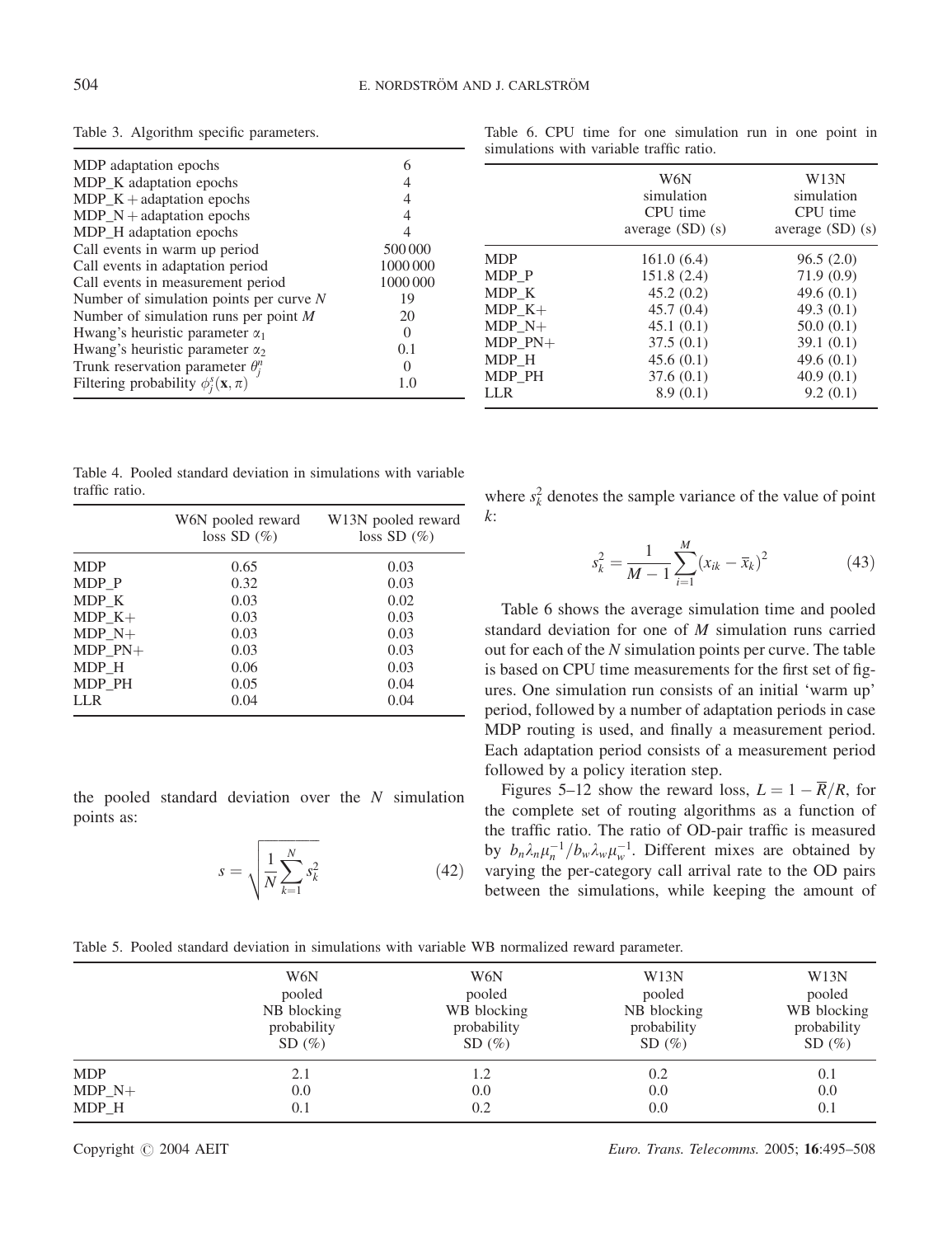

Figure 5. Reward loss versus traffic ratio for network W6N (reference methods).



Figure 6. Reward loss versus traffic ratio for network W13N (reference methods).

traffic per OD pair constant. All OD pairs were offered the same per-category call arrival rates within a simulation.

Figures 13–16 show the per-category call blocking probability as a function of the normalized WB reward parameter for a restricted set of routing algorithms. The normalized reward parameter,  $r'_j$ , for class j fulfills  $r'_j = r_j \mu_j / b_j$ . We present the best results, which are obtained by varying the  $r'_{WB}$  parameter while keeping  $r'_{NB} = 1$  for networks W6N and W13N. In the simulations, we have assumed a traffic ratio of 1.0, measured by  $b_n \lambda_n \mu_n^{-1} / b_w \lambda_w \mu_w^{-1}$ , for each OD pair.

#### 5.3. Results analysis

From the graphs in Figures 5–12, the following conclusions are drawn:



Figure 7. Reward loss versus traffic ratio for network W6N (Krishnan's method).



Figure 8. Reward loss versus traffic ratio for network W13N (Krishnan's method).

- The exact MDP method has the lowest reward loss.
- The LLR method has relatively high reward loss.
- The MDP\_K method has relatively high reward loss.
- The MDP  $K+$  method has reward loss close to the exact MDP method, except for network W6N when WB traffic dominates.
- The MDP\_N+ method has identical reward loss as the MDP $K+$  method.
- The MDP\_H method has higher reward loss than the MDP\_N+ and MDP\_K+ methods, except for network W6N when WB traffic dominates.
- The MDP priority mechanism is beneficial for W6N when WB traffic dominates but not for W13N in case the MDP\_N+, MDP\_K+ or MDP\_H method is used.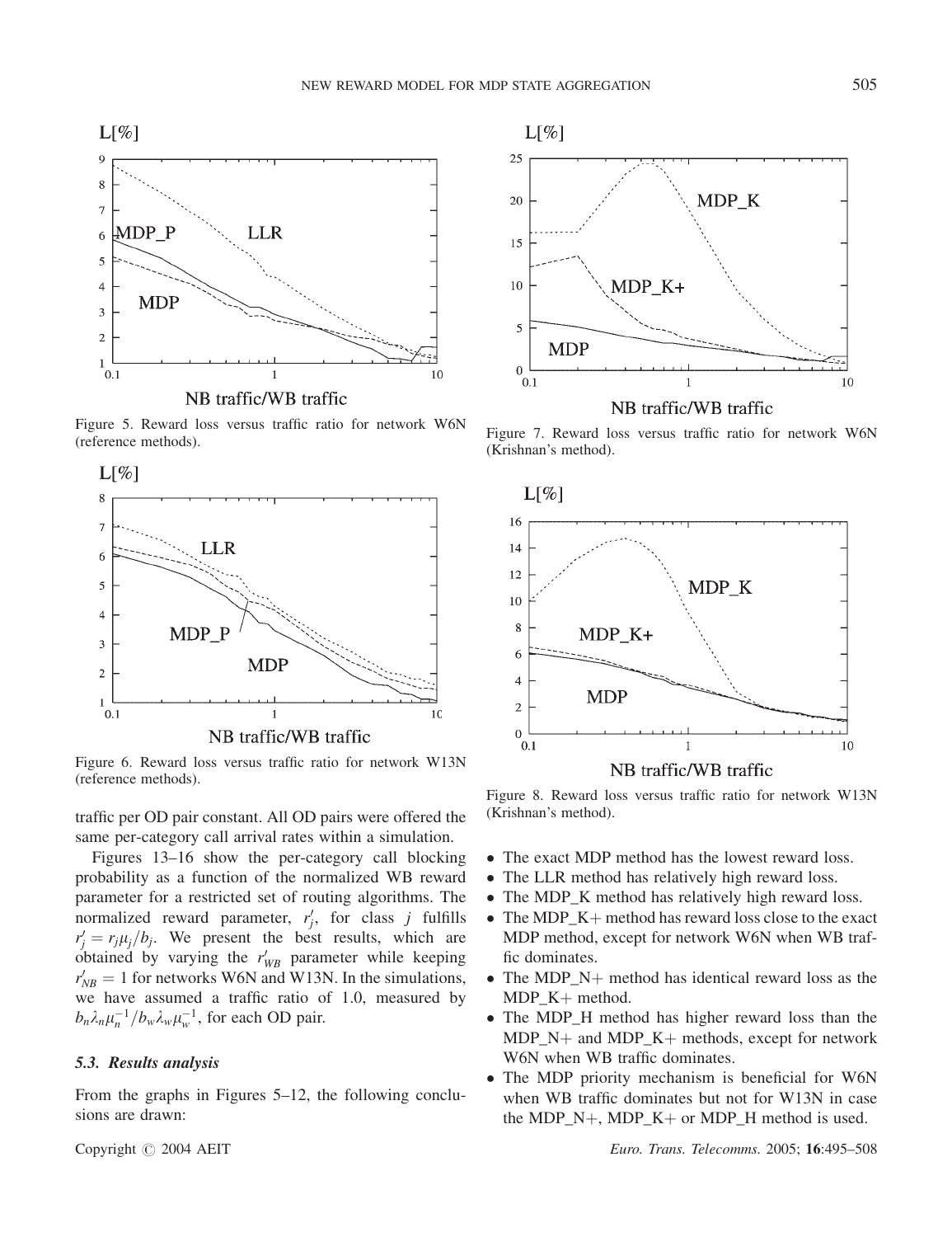

Figure 9. Reward loss versus traffic ratio for network W6N (new method).



Figure 10. Reward loss versus traffic ratio for network W13N (new method).

 The MDP priority mechanism is not beneficial in case the exact MDP method is used.

From the graphs in Figures 13–16, the following conclusions are drawn:

- The ratio between the NB and WB call blocking probability can be controlled by varying the normalized WB reward parameter provided we use the MDP or MDP $N+$  methods.
- The ratio between the NB and WB call blocking probability is not sensitive to changes in the normalized WB reward parameter provided we use the MDP\_H method.



Figure 11. Reward loss versus traffic ratio for network W6N (Hwang's method).



Figure 12. Reward loss versus traffic ratio for network W13N (Hwang's method).

#### 6. CONCLUSION

An optimal solution of the CAC and routing problem in multi-service loss networks, in terms of average reward per time unit, is possible by modeling the behavior of the network as a MDP. However, even after applying the standard link independence assumption, the solution of the corresponding set of link problems may involve considerable numerical computation.

In this paper, we studied an approximate MDP framework on the link level, where the vector-valued MDP states are mapped into a set of aggregate scalar MDP states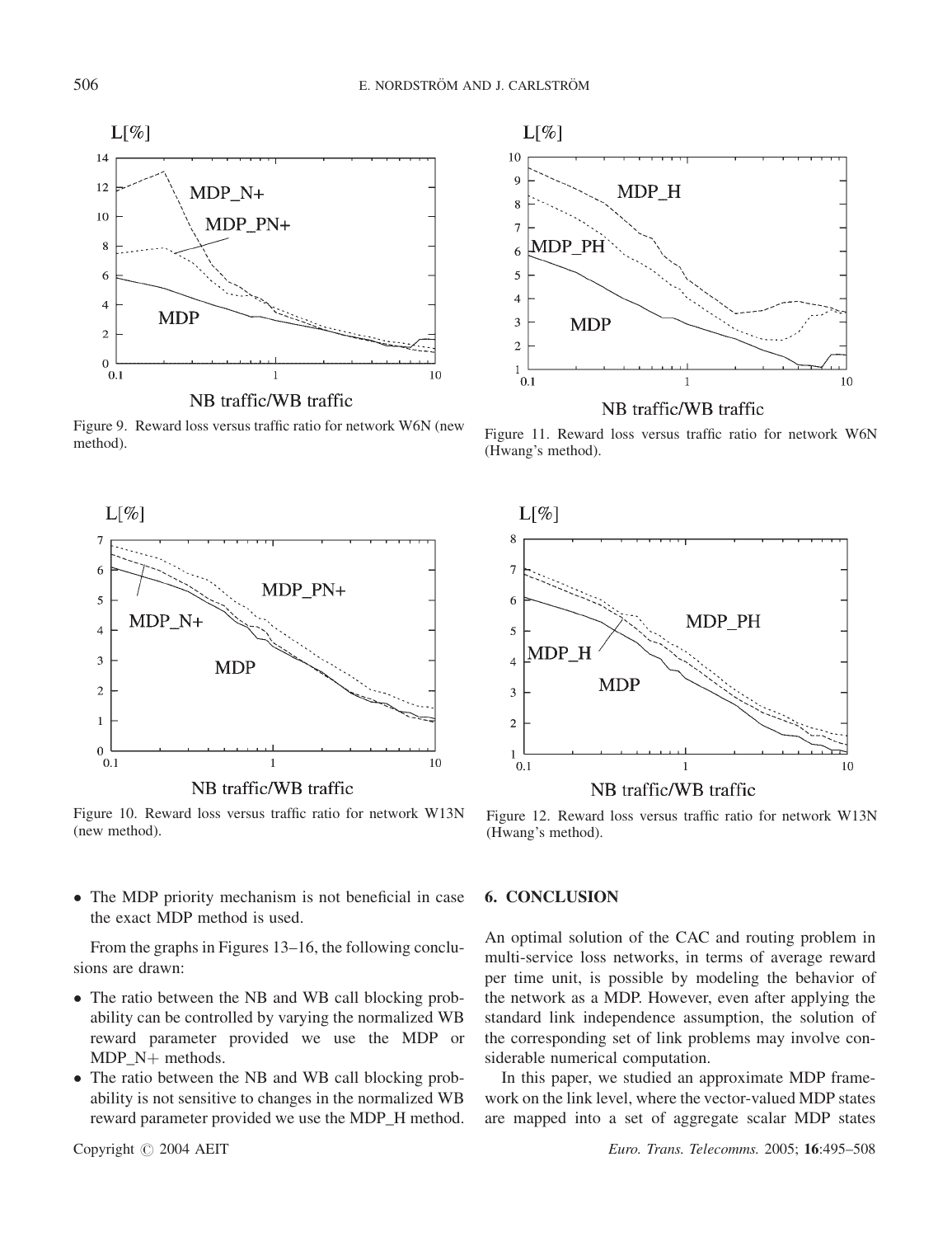

Figure 13. NB and WB call blocking probabilities versus normalized WB reward parameter for W6N (reference MDP method).

Call blocking probability [%]



Figure 14. NB and WB call blocking probabilities versus normalized WB reward parameter for W13N (reference MDP method).

corresponding to link occupancies. In particular, we proposed a new model of the expected reward for admitting a call on the network. Compared to Krishnan's and Hübner's method [11], our reward model more accurately reflects the bandwidth occupancy by different call categories.

The new reward model is matched to the bandwidth sharing model in the state aggregation framework. In the new reward model, each reward-generating bandwidth unit is shared, from a conceptual viewpoint, between all call

Call blocking probability  $[\%]$ 



Figure 15. NB and WB call blocking probabilities versus normalized WB reward parameter for W6N (state aggregation MDP methods).

Call blocking probability [%]



Figure 16. NB and WB call blocking probabilities versus normalized WB reward parameter for W13N (state aggregation MDP methods).

categories present on the link. In the old reward model, each bandwidth unit is only occupied by one call category. As a result, the new reward model enables a more accurate modeling of the path net-gain values, and forms the basis for more efficient CAC and routing decisions.

The exact and approximate link MDP frameworks were compared by simulations. The results showed that the proposed link reward model significantly improves the performance of MDP-based CAC and routing with state aggregation.